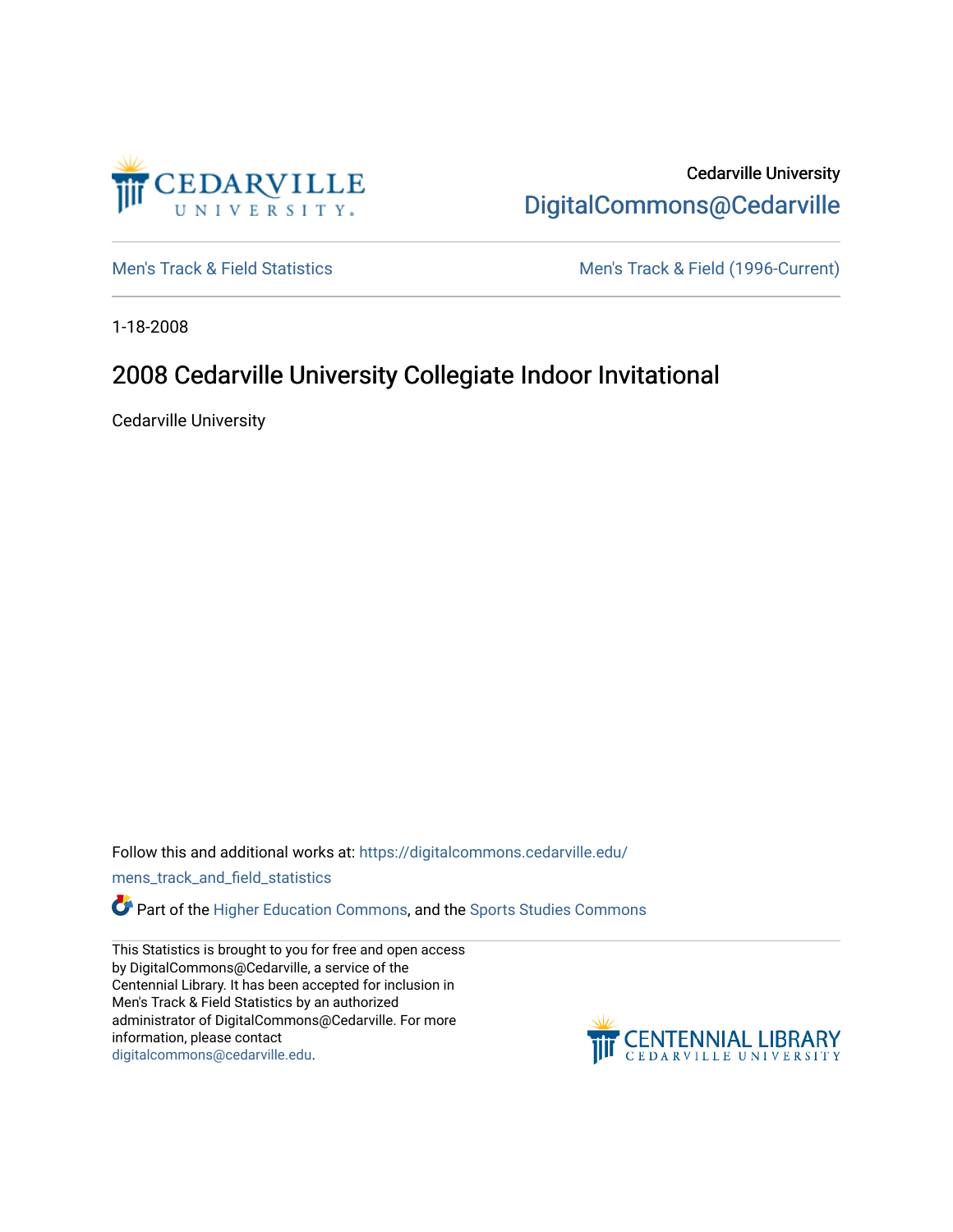## **Cedarville University**

http://www.cedarville.edu/2007-08/mtrack/mtr\_cuindoorresults.htm





# **Cedarville University Collegiate Indoor Invitational**

**Friday, Jan. 18, 2008 - 4:00 p.m.**  Doden Field House - (track layout pdf)

## **MEN'S RESULTS**

|                                                                                            | Men - Team Rankings - 17 Events Scored |                        |       |
|--------------------------------------------------------------------------------------------|----------------------------------------|------------------------|-------|
| 1) Cedarville University                                                                   | 189.50<br>2) Wilmington (Ohio)         | ====================   | 95.66 |
| 3) Rio Grande                                                                              | 69.33<br>4) Morehead State             |                        | 68    |
| 5) Central State                                                                           | - 65<br>6) Lindsey Wilson              |                        | 38    |
| 7) Wittenberg                                                                              | 31.50                                  | 8) Tiffin University   | 11    |
| 9) Malone                                                                                  | - 6                                    |                        |       |
| Men 55 Meter Dash                                                                          |                                        |                        |       |
| =================================<br>Meet Record: % 6.32 1/26/2007 Jason Craig, Unattached |                                        | ----------------       |       |
| Fieldhouse: $# 6.44 2/3/2006$                                                              | Josh Perry, Univ. of Rio Grande        |                        |       |
| Name                                                                                       | Year School                            | Prelims H#             |       |
|                                                                                            |                                        |                        |       |
| Preliminaries                                                                              |                                        |                        |       |
| 1 Craig, Jason                                                                             | Olympia TC                             | # 6.42q<br>2           |       |
| 2 Jones, Larry                                                                             | SO Central State                       | 6.54q<br>1             |       |
| 3 Perry, Josh                                                                              | SR Rio Grande                          | 6.54 <sub>g</sub><br>4 |       |
| 4 McPhearson, Jordan                                                                       | Unattached                             | 6.60 <sub>q</sub><br>4 |       |
| 5 Sheppard, Leon                                                                           | SO Central State                       | 6.71q<br>5             |       |
| 6 Starr, Samuel                                                                            | SO Cedarville                          | 6.71q<br>4             |       |
| 7 Woodfork, Chris                                                                          | JR Rio Grande                          | 6.72q<br>4             |       |
| 8 Campbell, Cedric                                                                         | Olympia TC                             | 6.75q<br>4             |       |
| 9 Clark, Marcus                                                                            | SR Central State                       | 6.76<br>ı              |       |
| 10 Duff, Ian                                                                               | JR Central State                       | 6.77<br>2              |       |
| 11 Graham, Zanman                                                                          | SR Lindsey Wilson                      | 6.78<br>2              |       |
| 12 Pierce, David                                                                           | Unattached                             | 6.79<br>$\mathbf{1}$   |       |
| 13 Belcher, Rod                                                                            | FR Wittenberg                          | 6.80<br>3              |       |
| 14 McGuire, David                                                                          | SO Central State                       | 6.84<br>$\overline{a}$ |       |
| 15 Ramseur, Kyle                                                                           | SO Morehead State                      | 2<br>6.85              |       |
| 16 Sloas, Morgan                                                                           | FR Morehead State                      | 6.87<br>4              |       |
| 17 Davis-Jackson, Tyquan                                                                   | SO Central State                       | 2<br>6.90              |       |
| 18 Saywers, David                                                                          | 50 Central State                       | 1<br>6.91              |       |
| 19 Smith, Travis                                                                           | JR Cedarville                          | 6.93<br>5              |       |
| 20 Benjamin, Marcus                                                                        | FR Cedarville                          | 1<br>6.96              |       |
| 21 Tackett, Anthony                                                                        | Unattached                             | 7.00<br>1              |       |
| 22 Williams, Mark                                                                          | FR Cedarville                          | 5<br>7.00              |       |
| 23 Resides, Ryan                                                                           | SO Wittenberg                          | $\mathbf{1}$<br>7.02   |       |
| 24 Allbaugh, Dan                                                                           | SO Wilmington (Ohio                    | 3<br>7.07              |       |
| 25 Harmen, Mike                                                                            | Olympia TC                             | 3<br>7.12              |       |
| 26 Molstre, Jordan                                                                         | FR Cedarville                          | 3<br>7.15              |       |
| 27 Taylor, Earl                                                                            | SO Central State                       | 7.21<br>5              |       |
| 28 Guy, Jumar                                                                              | FR Wittenberg                          | 7.24<br>4              |       |

http://yeJJowjackets.cedarviUe.edu/2007-08/mtrack/mtr\_cuindoorresults.htm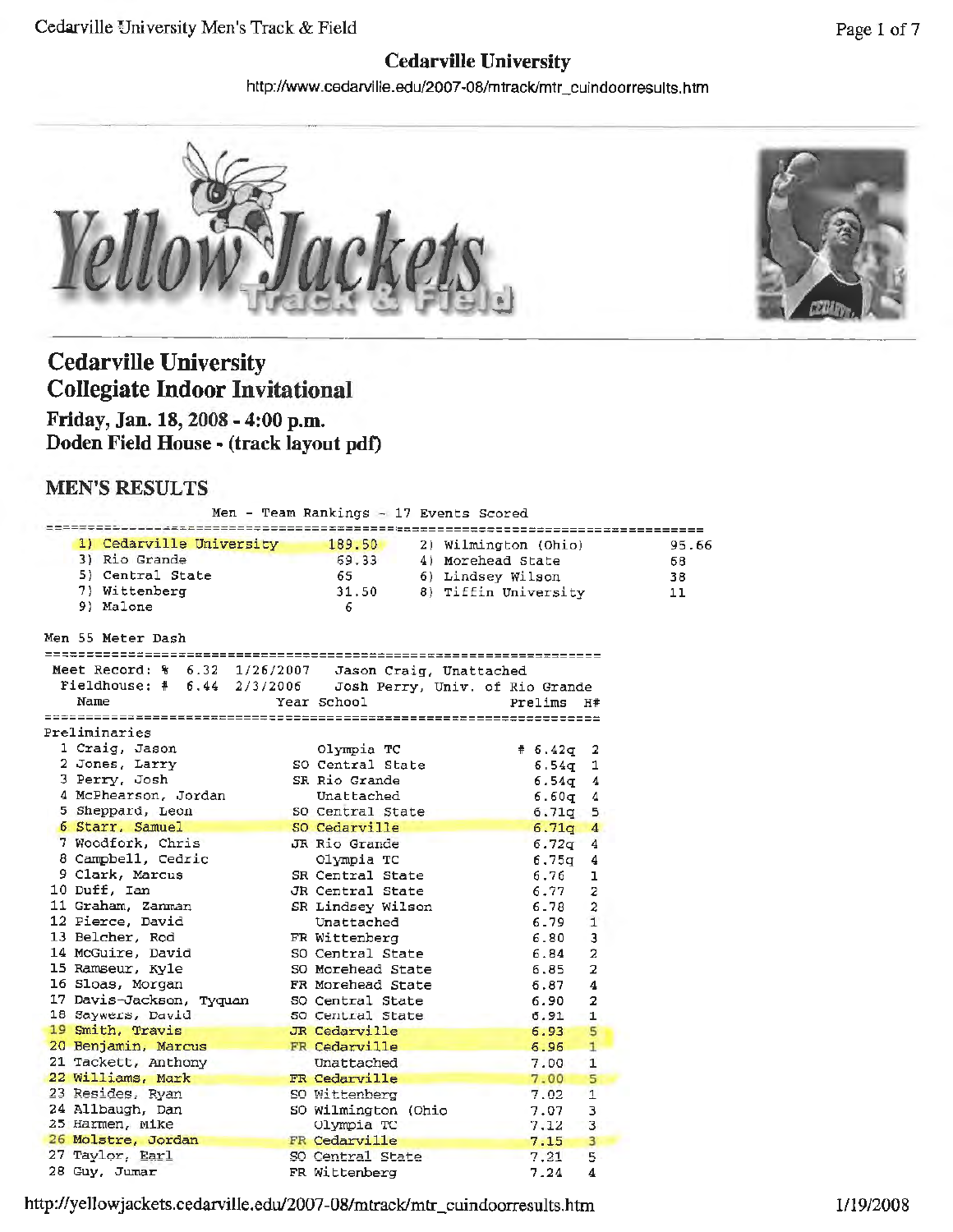### Cedarville University Men's Track & Field

|        | 29 Gibson, Shaun<br>30 Brooks, Courtney<br>31 Harris, Doug<br>32 Hall, Tony | SO Central State<br>SO Central State<br>FR Wilmington (Ohio<br>SO Wittenberg                                         | 7.27<br>7.31<br>7.49<br>$7.71$ 5 | 3<br>5<br>3                 |
|--------|-----------------------------------------------------------------------------|----------------------------------------------------------------------------------------------------------------------|----------------------------------|-----------------------------|
|        | Men 55 Meter Dash                                                           |                                                                                                                      |                                  |                             |
|        |                                                                             | Meet Record: % 6.32 1/26/2007 Jason Craig, Unattached<br>Fieldhouse: # 6.44 2/3/2006 Josh Perry, Univ. of Rio Grande |                                  |                             |
|        |                                                                             |                                                                                                                      |                                  |                             |
|        | Name                                                                        | Year School                                                                                                          | Finals Points                    |                             |
| Finals |                                                                             |                                                                                                                      |                                  |                             |
|        | 1 Craig, Jason                                                              | Olympia TC                                                                                                           | 6.47                             |                             |
|        | 2 Jones, Larry                                                              | SO Central State                                                                                                     | 6.50                             | 9                           |
|        | 2 Perry, Josh                                                               | SR Rio Grande                                                                                                        | 6.50                             | 9.                          |
|        | 4 McPhearson, Jordan<br>5 Sheppard, Leon                                    | Unattached<br>SO Central State                                                                                       | 6.61<br>6.63                     | 6                           |
|        | 6 Campbell, Cedric                                                          | Olympia TC                                                                                                           | 6.67                             |                             |
|        | 7 Woodfork, Chris                                                           | JR Rio Grande                                                                                                        | 6.75                             | 5                           |
|        | Preliminaries                                                               |                                                                                                                      |                                  |                             |
|        | 6 Starr, Samuel                                                             | SO Cedarville                                                                                                        |                                  |                             |
|        | 9 Clark, Marcus                                                             | SR Central State<br>JR Central State                                                                                 |                                  |                             |
|        | 10 Duff, Ian<br>11 Graham, Zanman                                           | SR Lindsey Wilson                                                                                                    |                                  |                             |
|        | 12 Pierce, David                                                            | Unattached                                                                                                           |                                  |                             |
|        | 13 Belcher, Rod                                                             | FR Wittenberg                                                                                                        |                                  |                             |
|        | 14 McGuire, David                                                           | SO Central State                                                                                                     |                                  |                             |
|        | 15 Ramseur, Kyle                                                            | SO Morehead State                                                                                                    |                                  |                             |
|        | 16 Sloas, Morgan<br>17 Davis-Jackson, Tyquan                                | FR Morehead State<br>SO Central State                                                                                |                                  |                             |
|        | 18 Saywers, David                                                           | SO Central State                                                                                                     |                                  |                             |
|        | 19 Smith, Travis                                                            | JR Cedarville                                                                                                        |                                  |                             |
|        | 20 Benjamin, Marcus                                                         | FR Cedarville                                                                                                        |                                  |                             |
|        | 21 Tackett, Anthony                                                         | Unattached                                                                                                           |                                  |                             |
|        | 22 Williams, Mark                                                           | FR Cedarville                                                                                                        |                                  |                             |
|        | 23 Resides, Ryan<br>24 Allbaugh, Dan                                        | SO Wittenberg<br>SO Wilmington (Ohio                                                                                 |                                  |                             |
|        | 25 Harmen, Mike                                                             | Olympia TC                                                                                                           |                                  |                             |
|        | 26 Molstre, Jordan                                                          | FR Cedarville                                                                                                        |                                  |                             |
|        | 27 Taylor, Earl                                                             | SO Central State                                                                                                     |                                  |                             |
|        | 28 Guy, Jumar                                                               | FR Wittenberg                                                                                                        |                                  |                             |
|        | 29 Gibson, Shaun                                                            | SO Central State<br>SO Central State                                                                                 |                                  |                             |
|        | 30 Brooks, Courtney<br>31 Harris, Doug                                      | FR Wilmington (Ohio                                                                                                  |                                  |                             |
|        | 32 Hall, Tony                                                               | SO Wittenberg                                                                                                        |                                  |                             |
|        | Men 200 Meter Dash                                                          |                                                                                                                      |                                  |                             |
|        |                                                                             |                                                                                                                      |                                  |                             |
|        | Meet Record: % 22.64 2/4/2005                                               | Josh Perry, Univ. of Rio Grande                                                                                      |                                  |                             |
|        | Fieldhouse: # 22.64 2/4/2005<br>Name                                        | Josh Perry, Univ. of Rio Grande<br>Year School                                                                       | Finals H# Points                 |                             |
|        |                                                                             |                                                                                                                      |                                  |                             |
| Finals |                                                                             |                                                                                                                      |                                  |                             |
|        | 1 Perry, Josh                                                               | SR Rio Grande                                                                                                        | 22.45#                           | 10<br>1                     |
|        | 2 Graham, Zanman                                                            | SR Lindsey Wilson<br>SR Wilmington (Ohio                                                                             | 23,25<br>23.51                   | 1<br>8<br>$\mathbf{1}$<br>6 |
|        | 3 Jones, Marque<br>4 Conner, Marvell                                        | Central State                                                                                                        | 23.63                            | 3.<br>5                     |
|        | 5 Weaver, Calvin                                                            | Unattached                                                                                                           | 23.64                            | 1                           |
|        | 6 Sloas, Morgan                                                             | FR Morehead State                                                                                                    | 23.68                            | 2<br>4                      |
|        | 7 Saywers, David                                                            | SO Central State                                                                                                     | 23.89                            | 2<br>3                      |
|        | 8 Clark, Marcus                                                             | SR Central State                                                                                                     | 23.93                            | 2<br>3.<br>1<br>2           |
|        | 9 Duff, Ian<br>10 Cecil, Christopher                                        | JR Central State<br>JR Lindsey Wilson                                                                                | 24.15<br>24.32                   | 2                           |
|        | 11 Sheppard, Leon                                                           | SO Central State                                                                                                     | 24.35                            | 3                           |
|        | 12 Williams, Mark                                                           | FR Cedarville                                                                                                        | 24.36                            | $\overline{4}$              |
|        | 13 Benjamin, Marcus                                                         | FR Cedarville                                                                                                        | 24.38                            | $\overline{\mathbf{2}}$     |
|        | 14 Gruenberg, Stephen                                                       | JR Cedarville                                                                                                        | 24.43                            | 4                           |
|        | 15 Pierce, David<br>16 Belcher, Rod                                         | Unattached<br>FR Wittenberg                                                                                          | 24.66<br>24.95                   | 5<br>5                      |
|        | 17 Legard, Rashan                                                           | FR Central State                                                                                                     | 25.03                            | 3                           |
|        | 18 Thompson, Malonis                                                        | Unattached                                                                                                           | 25.26                            | 5                           |
|        | 19 Cunningham, D'Mile                                                       | SO Central State                                                                                                     | 25.49                            | 4                           |

http://yellowjackets.cedarville.edu/2007-08/mtrack/mtr\_cuindoorresults.htm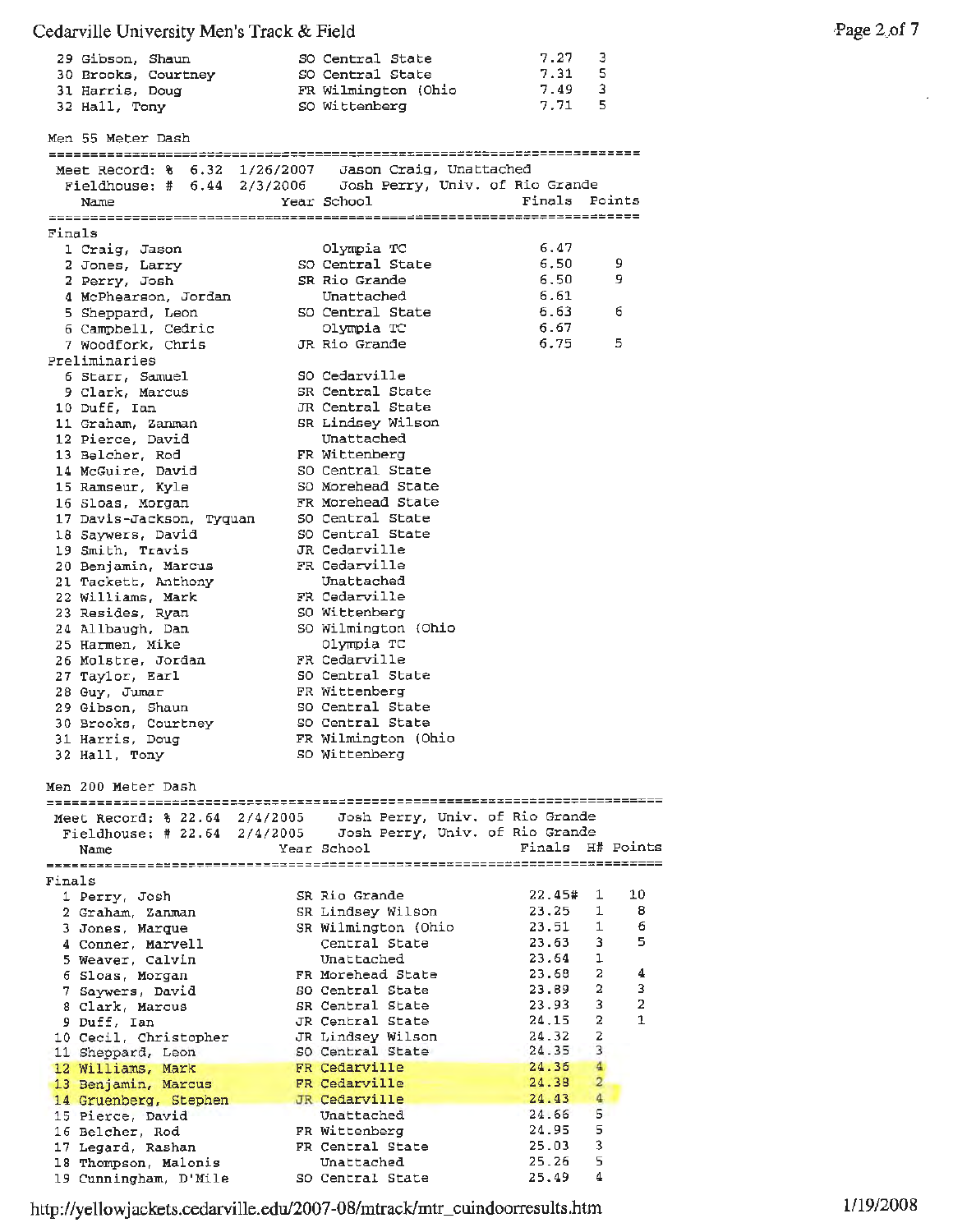### Cedarvil1e University Men's Track & Field

| 20 Resides, Ryan         | SO Wittenberg       | 25.58 | 5 |
|--------------------------|---------------------|-------|---|
| 21 Taylor, Earl          | SO Central State    | 25.61 | 3 |
| 22 Davis-Jackson, Tyquan | SO Central State    | 25.72 | 3 |
| 23 Brooks, Courtney      | SO Central State    | 25.90 | 4 |
| 24 Johnson, Robert       | FR Morehead State   | 26.21 | 4 |
| 25 Fessler, Zane         | FR Wilmington (Ohio | 26.41 | 5 |
| 26 Gibson, Shaun         | SO Central State    | 26.64 | 4 |
| 27 Harris, Doug          | FR Wilmington (Ohio | 27.15 | 5 |
| -- Starr, Samuel         | SO Cedarville       | DNF   |   |

Men 400 Meter Dash

| Meet Record: % 49.57 2/3/2006    | Josh Perry, Rio Grande          |                  |                |                |
|----------------------------------|---------------------------------|------------------|----------------|----------------|
| Fieldhouse: # $49.57$ $2/3/2006$ | Josh Perry, Univ. of Rio Grande |                  |                |                |
| Name                             | Year School                     | Finals H# Points |                |                |
|                                  | ==============                  |                  |                |                |
| 1 Cecil, Christopher             | JR Lindsey Wilson               | 52.15            | ı              | 10             |
| 2 Justin, Stallworth             | JR Central State                | 52.16            | 1              | 8              |
| 3 Graham, Zanman                 | SR Lindsey Wilson               | 52.48            | $\mathbf{1}$   | 6              |
| 4 Beight, Michael                |                                 |                  |                |                |
|                                  | SO Cedarville                   | 53.81            | 2 <sup>7</sup> | 5              |
| 5 Tress, Brandon                 | SO Cedarville                   | 53.81            | $\overline{2}$ | 4              |
| 6 Nowels, Kelly                  | SO Cedarville                   | 53.89            | ÷              | $\overline{3}$ |
| 7 Babcock, Kyle                  | JR Wilmington (Ohio             | 54.18            | $\mathbf{I}$   | 2              |
| 8 Johnson, Ronnie                | JR Central State                | 54.61            | $\overline{a}$ |                |
| 9 Gravely, Jordan                | FR Rio Grande                   | 56.76            | 2              |                |
| 10 Fessler, Zane                 | FR Wilmington (Ohio             | 58.55            | 3              |                |
| 11 Uher, Tim                     | SO Wittenberg                   | 58.79            | 4              |                |
| 12 Staugh, Daren                 | SR Wittenberg                   | 59.80            | 4              |                |
| 13 Annarino, Nick                | FR Wilmington (Ohio             | 60.17            | 4              |                |
| 14 Johnson, Robert               | FR Morehead State               | 61.26            | 3              |                |

Men 1 Mile Run

|                                        |                                                             | -----------------                  |
|----------------------------------------|-------------------------------------------------------------|------------------------------------|
|                                        | Meet Record: % 4:21.76 1/26/2007 Daniel Roberts, Cedarville |                                    |
| Fieldhouse: $# 4:29.10 2/4/2005$       | Matt Clark, Cedarville University                           |                                    |
| Name                                   | Year School                                                 | Finals<br>Points                   |
|                                        |                                                             |                                    |
| 1 Rathkamp, Keegan                     | Shawnee State Cl                                            | 4:20.898                           |
| 2 Brooker, Jud                         | JR Cedarville                                               | 4:22.93#<br>10                     |
| 3 Kuhn, Kevin                          | JR Cedarville                                               | 4:22.94#<br>8                      |
| 4 Duncan, Ron                          | SO Morehead State                                           | 4:27.09#<br>6                      |
| 5 Bozue, Josh                          | Unattached                                                  | 4:31.96                            |
| 6 Holbert, Zach                        | Shawnee State Cl                                            | 4:33.12                            |
| 7 Wakeman, Josh                        | SO Morehead State                                           | 4:35.53<br>5                       |
| 8 Davies, Jordan                       | FR Cedarville                                               | 4:36.26<br>4                       |
| 9 Badertscher, TJ                      | FR Cedarville                                               | $\overline{3}$<br>4:36.46          |
| 10 Stiles, Austin                      | SO Wilmington (Ohio                                         | $\overline{\mathbf{z}}$<br>4:38.44 |
| 11 Spencer, Matt                       | FR Rio Grande                                               | $\mathbf{1}$<br>4:39.75            |
| 12 Wiseman, Josh                       | FR Cedarville                                               | 4:43.28                            |
| 13 Moore, Alex                         | FR Cedarville                                               | 4:47.56                            |
| 14 Troxel, Hollis                      | FR Cedarville                                               | 4:48.79                            |
| 15 Vaughn, Chris                       | FR Cedarville                                               | 4:49.15                            |
| 16 Orr, Brad                           | SO Wilmington (Ohio                                         | 4:49.40                            |
| 17 Terry, Aamir                        | SR Central State                                            | 4:49.95                            |
| 18 Pontius, Cody                       | FR Wilmington (Ohio                                         | 4:50.76                            |
| 19 Warren, David                       | JR Wilmington (Ohio                                         | 4:51.64                            |
| 20 Dotson, Matt                        | SO Morehead State                                           | 4:51.82                            |
| 21 Silviera, Matt                      | JR Cedarville                                               | 4:55.76                            |
| 22 Hils, Shawn                         | SR Wittenberg                                               | 5:01.92                            |
| 23 LaFond, Caleb                       | JR Lindsey Wilson                                           | 5:12.31                            |
| 24 Cunningham, Jordan                  | SO Rio Grande                                               | 5:12.67                            |
|                                        |                                                             |                                    |
| Men 800 Meter Run                      |                                                             |                                    |
| =======================                | ==================================                          | -------                            |
| Meet Record: % 1:57.79 1/26/2007       | David Osborne, Kentucky State                               |                                    |
| Fieldhouse: $\#$ 1:59.05               | 2/3/2006<br>Doug Sampson, Ohio Wesleyan U.                  |                                    |
| Name                                   | Year School                                                 | Finals<br>Points                   |
|                                        |                                                             |                                    |
| 1 Rathkamp, Keegan<br>2 Saunders, Josh | Shawnee State Cl<br>JR Cedarville                           | 2:01.87                            |
| 3 Holbert, Zach                        | Shawnee State Cl                                            | 2:02.30<br>10 <sup>°</sup>         |
| 4 Smith, Chris                         |                                                             | 2:02.91                            |
|                                        | Morehead State                                              | 2:03.01<br>8                       |

http://ye11owjackets.cedarville.edu/2007-08/mtrack/mtr\_cuindoorresu1ts.htm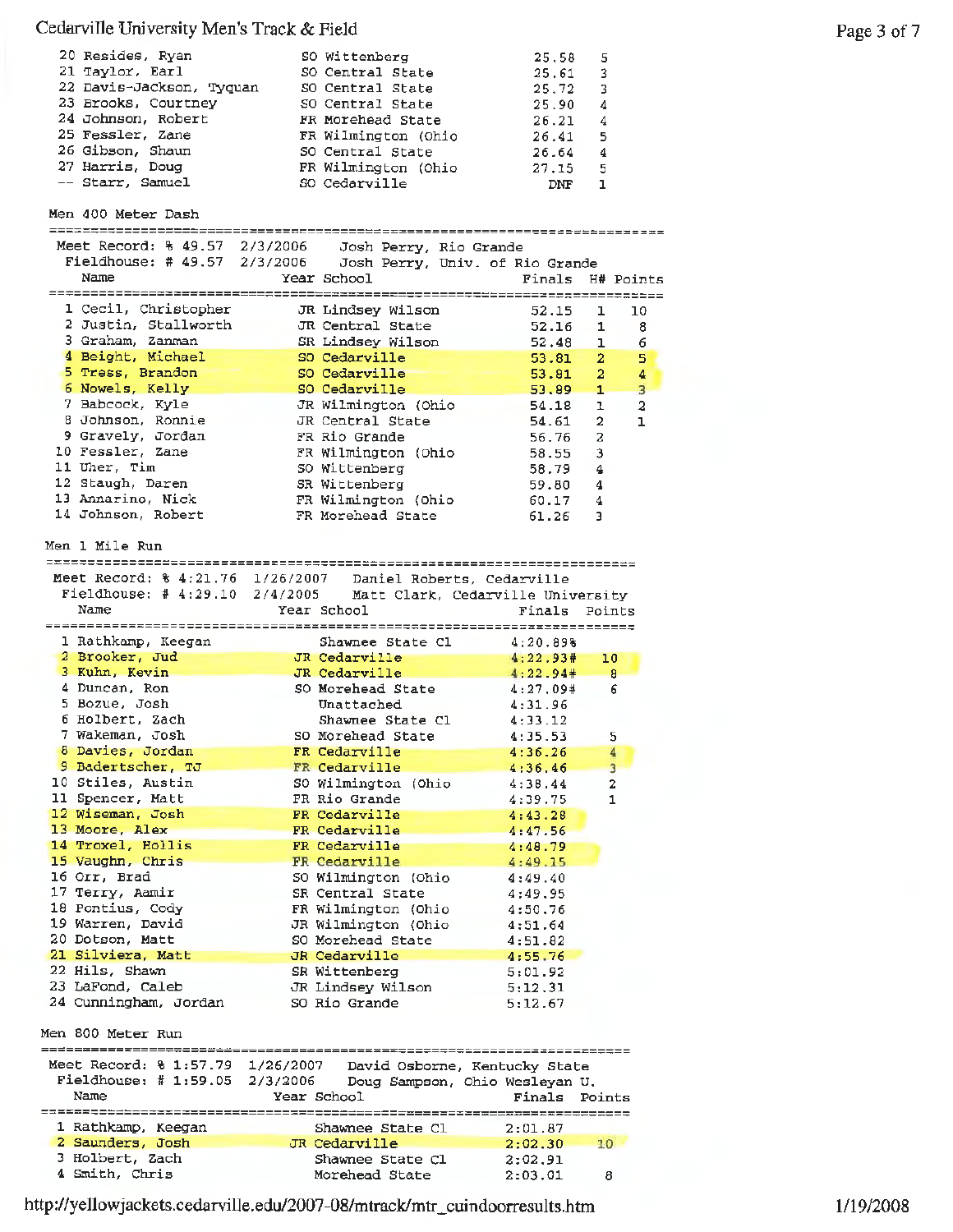### Cedarville University Men's Track & Field

| 5 McElfresh, Dylan                                               | Unattached                                           | 2:03.06                          |                  |
|------------------------------------------------------------------|------------------------------------------------------|----------------------------------|------------------|
| 6 Groman, Kurt                                                   | SO Cedarville                                        | 2:03.41                          | 6                |
| 7 Duncan, Ron                                                    | SO Morehead State                                    | 2:04.42                          | 5                |
| 8 Ruhlman, Kevin                                                 | FR Cedarville                                        | 2:06.41                          | 4                |
| 9 Kipchirchir, Christopher FR Lindsey Wilson                     |                                                      | 2:06.43                          | 3                |
| 10 Orth, Bret                                                    | FR Wilmington (Ohio                                  | 2:09.57                          | 2                |
| 11 Wakeman, Josh                                                 | SO Morehead State                                    | 2:10.48                          | 1                |
| 12 Echols, Mike                                                  | SR Wittenberg                                        | 2:11.58                          |                  |
| 13 Carter, Andrew                                                | FR Wittenberg                                        | 2:13.16                          |                  |
| 14 Thomas, Jerome                                                | SO Lindsey Wilson                                    | 2:13.76                          |                  |
| 15 Hanf, Ben                                                     | FR Wittenberg                                        | 2:14.24<br>2:14.33               |                  |
| 16 Ikeda, Paul                                                   | FR Cedarville<br>JR Wittenberg                       | 2:16.04                          |                  |
| 17 Lewis, James<br>18 Davis, Steven                              | FR Rio Grande                                        | 2:16.14                          |                  |
| 19 Kosgey, Silas                                                 | FR Lindsey Wilson                                    | 2:18.18                          |                  |
| 20 McCombs, Ben                                                  | JR Wittenberg                                        | 2:18.57                          |                  |
| 21 Howard, Mitch                                                 | FR Wilmington (Ohio                                  | 2:20.31                          |                  |
| 22 Manage, Mike                                                  | JR Wittenberg                                        | 2:23.65                          |                  |
| 23 Grooms, Cody                                                  | FR Rio Grande                                        | 2:24.18                          |                  |
|                                                                  |                                                      |                                  |                  |
| Men 5000 Meter Run                                               |                                                      |                                  |                  |
|                                                                  |                                                      |                                  |                  |
| Meet Record: % 15:00.00 2/4/2005                                 |                                                      | Matt Boyles, Univ. of Rio Grande |                  |
| Fieldhouse: # 15:00.00 2/4/2005 Matt Boyles, Univ. of Rio Grande |                                                      |                                  |                  |
| Name                                                             | Year School                                          | Finals                           | Points           |
|                                                                  |                                                      |                                  |                  |
| 1 Putnam, Eric                                                   | 3 Unat-Shawnee Sta                                   | 15:12.16                         |                  |
| 2 Shrader, J.D.                                                  | SO Morehead State                                    | 15:13.99                         | 10               |
| 3 Bowens, James                                                  | FR Morehead State                                    | 15:58.00                         | 8                |
| 4 Owen, Michael                                                  | Shawnee State Cl                                     | 15:58.42                         | $\boldsymbol{6}$ |
| 5 Herbert, Justin                                                | SR Cedarville                                        | 16:08.95<br>16:12.41             | 5                |
| 6 Trennepohl, Rob                                                | so Cedarville                                        | 16:12.84                         |                  |
| 7 Jones, Blake                                                   | Unat-Shawnee Sta<br>Shawnee State Cl                 | 16:13.66                         |                  |
| 8 Hickey, Tyler                                                  | Shawnee State Cl                                     | X16:18.43                        |                  |
| 9 Jinks, Joe                                                     | Shawnee State Cl                                     | 16:19.24                         |                  |
| 10 Webb, Paul                                                    | FR Morehead State                                    | 16:36.46                         | 4                |
| 11 Settles, Michael                                              |                                                      |                                  |                  |
|                                                                  |                                                      |                                  |                  |
| 12 Gilders, Brad                                                 | Unattached                                           | 16:49.59                         |                  |
| 13 Seibert, Jordan                                               | Unattached                                           | X17:15.42                        |                  |
| 14 LaFond, Caleb                                                 | JR Lindsey Wilson                                    | 19:55.80                         | 3                |
| -- Jackson, J.P.                                                 | SO Wittenberg                                        | NT                               |                  |
|                                                                  |                                                      |                                  |                  |
| Men 3000 Meter Race Walk                                         |                                                      |                                  |                  |
|                                                                  |                                                      |                                  |                  |
| Meet Record: % 8:15.82 2/4/2005                                  | Eric Smith, Miami Valley TC                          |                                  |                  |
| Fieldhouse: $# 8:15.82$<br>Name                                  | 2/4/2005 Eric Smith, Miami Valley TC<br>Year School  | Finals                           | Points           |
|                                                                  |                                                      |                                  |                  |
| 1 Campbell, Seth                                                 | JR Cedarville                                        | 14:10.81                         | 10               |
| 2 Johnson, Doug                                                  | Unattached                                           | X14:14.84                        |                  |
| 3 Wiseman, Josh                                                  | FR Cedarville                                        | 15:02.98                         | 8                |
| 4 Gunderkline, Jake                                              | Miami Valley TC                                      | X15:40.75                        |                  |
| 5 Randall, John                                                  | Miami Valley TC                                      | X15:45.33                        |                  |
| 6 Sinick, Brad                                                   | Malone                                               | 15:49.55                         | 6                |
| 7 Schmid, Chris                                                  | WC Racewalking                                       | X16:21.44                        |                  |
| 8 Fitch, Ed                                                      | Miami Valley TC                                      | x17:06.49                        |                  |
| -- Bacon, Grant                                                  | FR Cedarville                                        | NT                               |                  |
| -- Gardner, Trent                                                | SO Malone                                            | NΤ                               |                  |
|                                                                  |                                                      |                                  |                  |
| Men 55 Meter Hurdles                                             |                                                      |                                  |                  |
|                                                                  |                                                      |                                  |                  |
| Meet Record: $\frac{1}{2}$ 7.48 2/4/2005                         | Derrick Williams, Central State Univ.                |                                  |                  |
| Fieldhouse: # 7.48 2/4/2005                                      | Derrick Williams, Central State Univ.<br>Year School | Prelims                          | Н#               |
| Name                                                             |                                                      |                                  |                  |
| Preliminaries                                                    |                                                      |                                  |                  |
| 1 Conner, Marvell                                                | Central State                                        | 8,08q                            | 2                |
| 2 Bundenthal, Ryan                                               | Unattached                                           | $8.21q$ 1                        |                  |
| 3 Tress, Brandon                                                 | so Cedarville                                        | $8.36q$ 1                        |                  |
| 4 Sprowl, Chris                                                  | SR Wilmington (Ohio                                  | 8.47q                            | 2                |
| 5 Lavender, Jeremy                                               | SO Morehead State<br>FR Wilmington (Ohio             | 8.53q<br>8.54q                   | 2<br>2           |

http://yellowjackets.cedarville.edu/2007-08/mtrack/mtr\_cuindoorresults.htm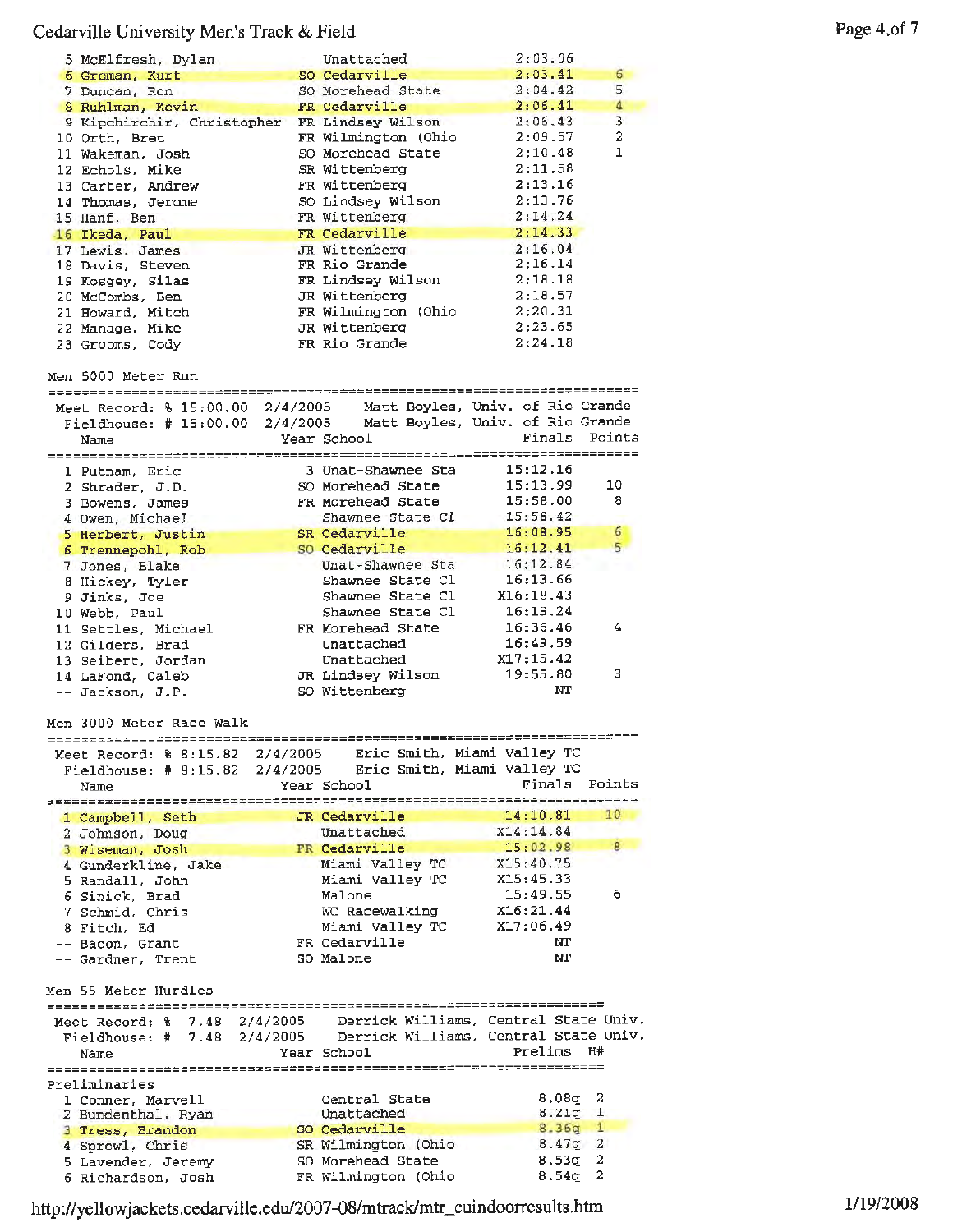#### Cedarville-University Men's Track & **Field**

| Soom THIS OIL REGIST PICTURE THAN OF FISH                         |                                              |               |                   |
|-------------------------------------------------------------------|----------------------------------------------|---------------|-------------------|
| 7 Francisco, Justin - FR Rio Grande                               |                                              | $8.90q$ 1     |                   |
| Men 55 Meter Hurdles                                              |                                              |               |                   |
|                                                                   |                                              |               |                   |
| Meet Record: % 7.48 2/4/2005                                      | Derrick Williams, Central State Univ.        |               |                   |
| Fieldhouse: # 7.48 2/4/2005 Derrick Williams, Central State Univ. |                                              |               |                   |
| Name                                                              | Year School                                  | Finals Points |                   |
|                                                                   |                                              |               |                   |
| Finals                                                            |                                              |               |                   |
|                                                                   |                                              |               |                   |
| 1 Conner, Marvell                                                 | Central State                                | 8.13          | 10 <sub>1</sub>   |
| 2 Tress, Brandon                                                  | SO Cedarville                                | 8.33          | 8                 |
| 3 Sprowl, Chris                                                   | SR Wilmington (Ohio                          | 8.46          | 6.                |
| 4 Lavender, Jeremy                                                | SO Morehead State                            | 8.65          | 5                 |
| 5 Richardson, Josh                                                | FR Wilmington (Ohio                          | 8.68          | 4                 |
|                                                                   |                                              |               |                   |
| 6 Francisco, Justin                                               | FR Rio Grande                                | 8.99          | 3                 |
| -- Bundenthal, Ryan                                               | Unattached                                   | XFS           |                   |
|                                                                   |                                              |               |                   |
| Men 4x200 Meter Relay                                             |                                              |               |                   |
|                                                                   |                                              |               |                   |
|                                                                   |                                              |               |                   |
| Meet Record: \$ 1:32.68 1/26/2007 Unattached - JC, Unattached-JC  |                                              |               |                   |
| Fieldhouse: # 1:33.90 2/3/2006 Unattached, Unattached             |                                              |               |                   |
| School                                                            |                                              |               | Finals H# Points  |
|                                                                   |                                              |               |                   |
| 1 Rio Grande 'A'                                                  |                                              | $1:30.49%$ 1  | 10                |
|                                                                   |                                              |               |                   |
| 1) Baston, Brandon SR                                             | 2) Gravely, Jordan FR                        |               |                   |
| 3) Perry, Josh SR                                                 | 4) Kraner, Josh FR                           |               |                   |
| 2 Dayton Olympia Track Club                                       | "A"                                          | 1:33.06#      | 1                 |
| 3 Central State<br>ינשי                                           |                                              | 1:34.88       | $\mathbf{1}$<br>8 |
| 1) Clark, Marcus SR                                               | 2) Duff, Ian JR                              |               |                   |
|                                                                   |                                              |               |                   |
| 3) Johnson, Ronnie JR                                             | 4) Justin, Stallworth JR                     |               |                   |
| 4 Wilmington (Ohio) 'A'                                           |                                              | 1:34.90       | 6<br>1            |
| 1) Babcock, Kyle JR                                               | 2) Jones, Marque SR                          |               |                   |
| 3) Walls, Tamar FR                                                | 4) Cotton, Bruce JR                          |               |                   |
| 5 Central State 'B'                                               |                                              | 1:37.23       | 2                 |
|                                                                   |                                              |               |                   |
| 1) Davis-Jackson, Tyquan SO                                       | 2) Sheppard, Leon SO                         |               |                   |
| 3) Jones, Larry SO                                                | 4) Saywers, David SO                         |               |                   |
| 6 Central State 'C'                                               |                                              | 1:43.06       | 2                 |
| 1) McGuire, David SO                                              | 2) Brooks, Courtney SO                       |               |                   |
| 3) Gibson, Shaun SO                                               | 4) Wallace, Evan SO                          |               |                   |
|                                                                   |                                              |               |                   |
|                                                                   |                                              |               |                   |
| Men 4x400 Meter Relay                                             |                                              |               |                   |
| ___________________________________                               |                                              |               |                   |
| Meet Record: % 3:31.46 2/3/2006                                   | The University of Rio Grande, Univ. of Rio   |               |                   |
|                                                                   | B Baston, R Cook, J Perry, C Culbertson      |               |                   |
| Fieldhouse: # 3:31.46 2/3/2006                                    | The University of Rio Grande, Univ. of Rio   |               |                   |
|                                                                   |                                              |               |                   |
|                                                                   | B Baston, R Cook, J Perry, C Culbertson      |               |                   |
| School                                                            |                                              | Finals        | H# Points         |
| ========                                                          |                                              |               |                   |
| 1 Rio Grande<br>$^{\circ}$ A <sup>+</sup>                         |                                              | 3:30.23#      | 1<br>10           |
| 1) Cook, Randy JR                                                 | 2) Baston, Brandon SR                        |               |                   |
| 3) Woodfork, Chris JR                                             | 4) Gravely, Jordan FR                        |               |                   |
|                                                                   |                                              |               |                   |
| 2 Cedarville University 'A'                                       |                                              | 3:33.24       | 1                 |
| 1) Beight, Michael SO                                             | 2) Starr, Samuel SO                          |               |                   |
| 3) Tress, Brandon SO                                              | 4)                                           |               |                   |
| 3 Dayton Olympia Track Club                                       | $^{\prime}$ A <sup><math>\prime</math></sup> | 3:35.38       | 1                 |
|                                                                   |                                              |               |                   |
| 4 Wilmington (Ohio) 'A'                                           |                                              | 3:39.06       | 1<br>6            |
| 1) Babcock, Kyle JR                                               | 2) Walls, Tamar FR                           |               |                   |
| 3) Howard, Mitch FR                                               | 4) Orth, Bret FR                             |               |                   |
| 5 Wittenberg 'A'                                                  |                                              | 3:51.04       | ı<br>5            |
| 1) Roberts, Adam SO                                               | 2) Carter, Andrew FR                         |               |                   |
|                                                                   |                                              |               |                   |
| 3) Echols, Mike SR                                                | 4) Savage, Gabe JR                           |               |                   |
| -- Cedarville University<br>'B'                                   |                                              | NΤ            | 2                 |
| 1) Brooker, Jud JR                                                | 2) Davies, Jordan FR                         |               |                   |
| 3) Kuhn, Kevin JR                                                 | 4) Saunders, Josh JR                         |               |                   |
| -- Wilmington (Ohio) 'C'                                          |                                              | NΤ            | 2                 |
| 1) Stiles, Austin SO                                              |                                              |               |                   |
|                                                                   | 2) Orr, Brad SO                              |               |                   |
| 3) Pontius, Cody FR                                               | 4) Warren, David JR                          |               |                   |
| -- Wilmington (Ohio) 'B'                                          |                                              | NΤ            | 2                 |
| 1) Fessler, Zane FR                                               | 2) Myers, Eric JR                            |               |                   |
| 3) Annarino, Nick FR                                              | 4) Stults, Jackson FR                        |               |                   |
|                                                                   |                                              |               |                   |

Men 4x800 Meter Relay

http://yellowjackets.cedarville.edu/2007-08/mtrack/mtr\_cuindoorresults.htm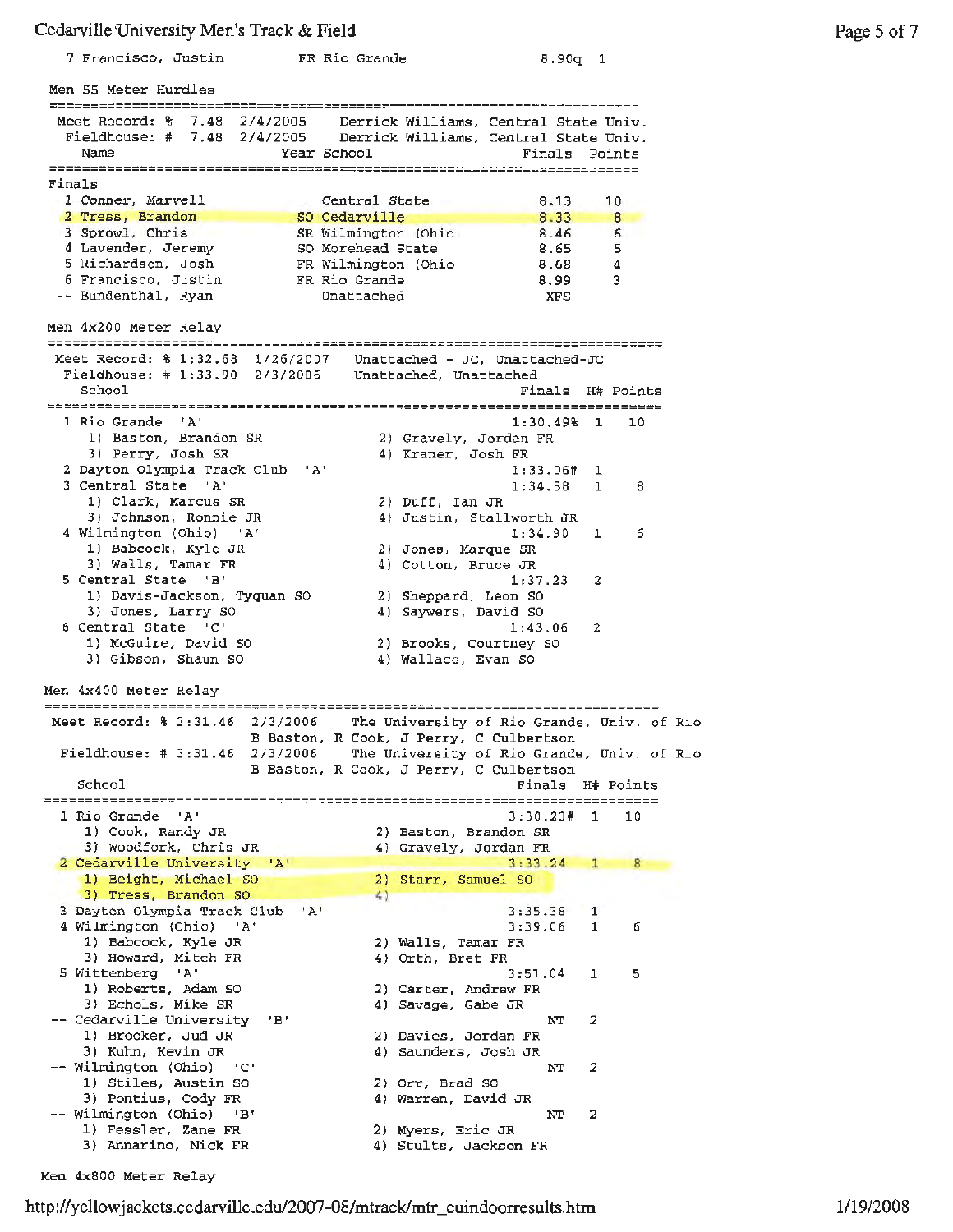Cedarville University **Men's** Track & Field

Meet Record: % 7:55.00 2/3/2006 Dayton Men, U. Dayton Fieldhouse: # 7:55.00 2/3/2006 Dayton Men, U. Dayton Finals Points School 8:17.38 10 1 Wittenberg **'A'**  1) Carter, Andrew **FR**  2) Echols, Mike SR 3) Courlas, Josh FR 4) Savage, Gabe JR 8:46.15 8 *2* Lindsey Wilson **'A'**  1) Thomas, Jerome SO 2) Kipchirchir, Christopher FR 3) Kosgey, Silas FR 4) LaFond, Caleb JR 3 Wilmington (Ohio) **'A'** 8:55.62 6 1) Myers, Eric JR 2) warren, David JR 3) Stults, Jackson FR 4) Thomas, Seth FR 4 Wittenberg 'B' 9:12.43 1) Manage, Mike JR 2) Lewis, James JR 3) McCombs, Ben JR 4) Overturf, Matt FR Men High Jump 6-07 1/26/2007 Jimmy Sawin, Cedarville Meet Record: % 6-06 2/3/2006 Joel Smith, Cedarville University Fieldhouse: # Year School Finals Name Points 1 Sprowl, Chris SR Wilmington (Ohio 6-01.00 1.85m 10 2 Cotton, Bruce JR Wilmington (Ohio 5-11. 00 1.80m6.33333 **FR** Wilmington (Ohio 5-11. 00 1. 80m6. 33 333 2 Heindl, Drew JR Rio Grande 5-11. 00 1.80m6.33333 2 Cook, Randy SR Wittenberg 5-09.00 1.75m 4 5 Prenger, Matt **FR Cedarville** 5-05.00 1.65m 2.5 6 **Gerton, Matt**  SO Wittenberg 5-05.00 1.65m 2.5 6 Resides, Ryan Men Pole Vault 2/3/2006 Jason Scott, Cedarville University Meet Record: % 16-00 2/3/2006 Jason Scott, Cedarville University Fieldhouse: # 16-00 Name The Press of Mear School Pinals Points 1 Scott, Jason Unattached XS. 05m 16-06.75 FR **Cedarville** 4.60m 15-01.00 lO 2 Rasnick, Robert 15-01.00 2 Brandon, Allen Unattached X4. 60m so Wilmington {Ohio **4.40m**  14-05.25 4 Allbaugh, Dan 7 Tiffin Universit 4.40m 14-05.25 **<sup>4</sup>**Reiter, Keith 7 13-11.25 6 Stevens, Scott JR Wilmington (Ohio 4.25m 5 so Tiffin Universit 4.lOm 13-05.25 7 Snyder, Dan **4**  Nickles, Heath SR Unattached **XNH**  Daniels, Jacob so Wittenberg NH Dicken, Joshua **FR** Lindsey Wilson NH Men Long Jwnp 2/3/2006 Jason Craig, unattached Meet Record: % 22-05 2/3/2006 Jason Craig, Unattached Fieldhouse: # 22-05 Year School **Finals** Name Points 1 McPhearson, Jordan Unattached 22-03.50 X6. 79m so Central State 6,35m 20-10.00 10 2 McGuire, David 3 Smith, Travis JR Cedarville J6 .14m 20-01.75 8 FR Wilmington (Ohio J6 .14m 20-01.75 4 Heindl, Drew 6 20-01.00 5 Freeman, Scott 6.12m FR Rio Grande 5 19-11. 50 6 Campbell, Cedric Olympia TC X6.08rn 7 Williams, Mark FR Cedarville 6 .03m 19-09.50 4 8 Belcher, Rod FR Wittenberg 5.81m 19-00.75 3 9 Tackett, Anthony Unattached 18-11.25 XS. 77m 5. 74m JR Cedarville 18-10.00 10 Gruenberg, Stephen 2 FR Cedarville 17-09.75 11 Gerton, Matt 5.43m 1 16-07.25 FR Wittenberg 5.06m 12 Guy, Jumar O'Brien, Tim FR Wilmington (Ohio ND Men Triple Jump -----------~--------------------------------------------------------------~------

http://yellowjackets.cedarville.edu/2007-08/mtrack/mtr\_cuindoorresults.htm

Meet Record: % 44-07.50 2/3/2006 Joel Smith, Cedarville University